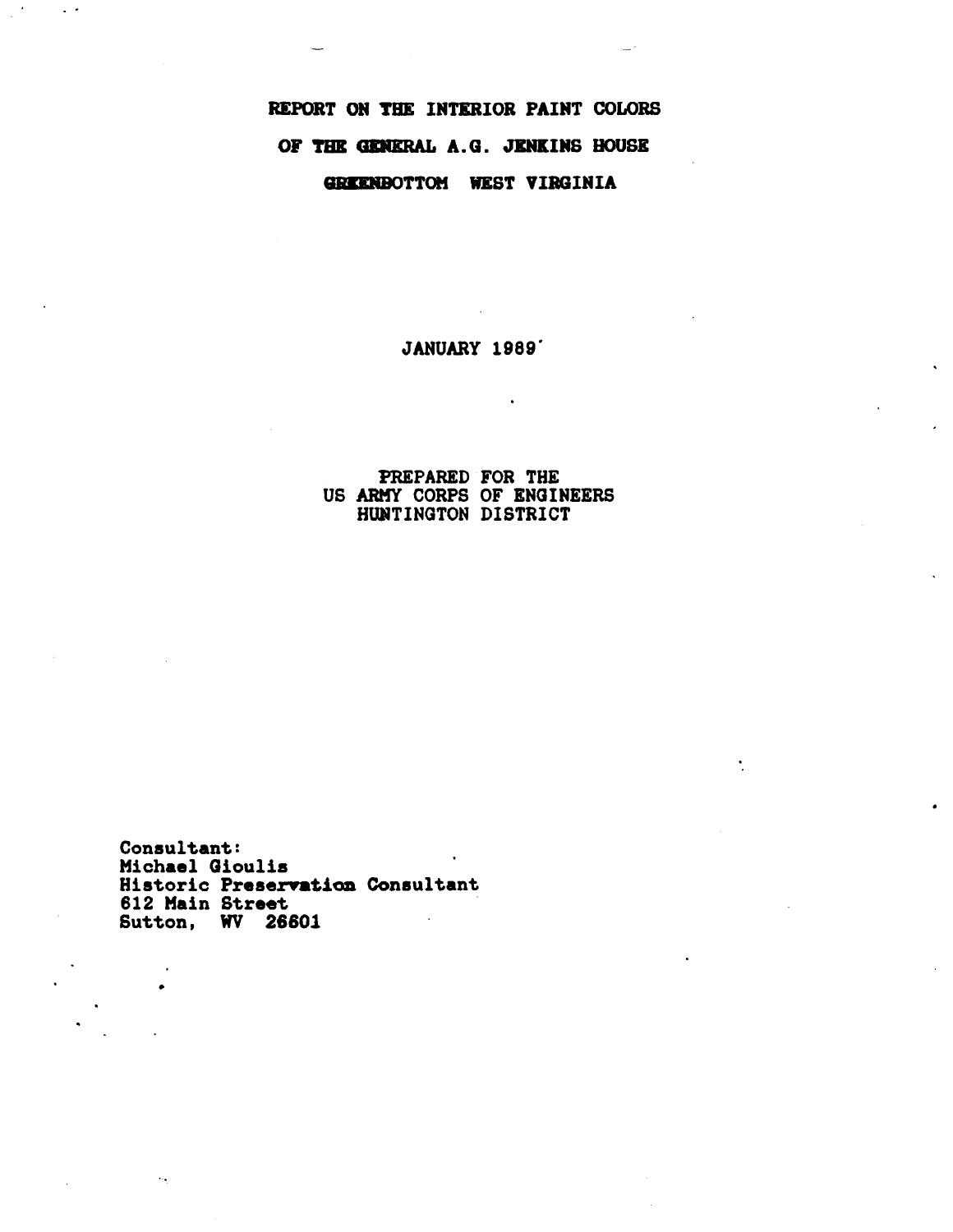This report is a result of investigation of the extant paint layering on interior surfaces of the Albert Gallatin<br>Jenkins home in Greenbottom, West Virginia. The rooms Jenkins home in Greenbottom, West Virginia. investigated were the Parlor, Entrance Hall and Dining Room on the first floor, and the Stair Hall, East and West Bedrooms on the second floor. The intent of the investigation was to determine the approximate original color configuration of the house to assist in possible future restoration work. Other information obtained from the investigation included verification of or new information on the original configuration of the house and extant original fabric.

### General observations

One of the major disclosures concerned the plaster walls and ceilings. It was previously believed that the basement wall It was previously believed that the basement walls were reconstructed ca. 1935 and this may have included some<br>of the wall surfaces on the first floor as well. The second of the wall surfaces on the first floor as well. floor was thought to contain original historic fabric. Unfortunately, the research indicates that all of the walls were stripped of their original plaster down to the brick structure and new expanded metal lath and two coat plaster<br>applied. This is presumed to have occurred ca. 1938 This is presumed to have occurred ca. following a major flood of the Ohio River. Consequently, no physical information on wall surfaces is available. This project did not include archival or other research, so recommendations for wall fabric are presented from generally accepted contemporary practice. Further research should be conducted if accurate restoration is desired. include removal of some of the plaster in each room to determine if there are nailers in the masonry for paneling, wainscoting or chair rails.

 $\bullet$ 

A related observation is the fact that most of the base trim in the house is also not original, and probably dates from the time of the wall replacement. The small remaining sections of original base are under the windows on the first floor, under the stair and in the stair stringer region; and some locations in the bedrooms. The accompanying sketch indicates the locations of these regions. The non original base trim appears to be of the Colonial Revival period of the late  $1930's.$ 

The two mantels in the bedrooms are believed to be original, with the parlor being a copy of one. This is documented by a photograph in the possession of Mr. and Mrs. Knight, former residents of the property. The only original doors discovered were the attic door and the east bedroom.

1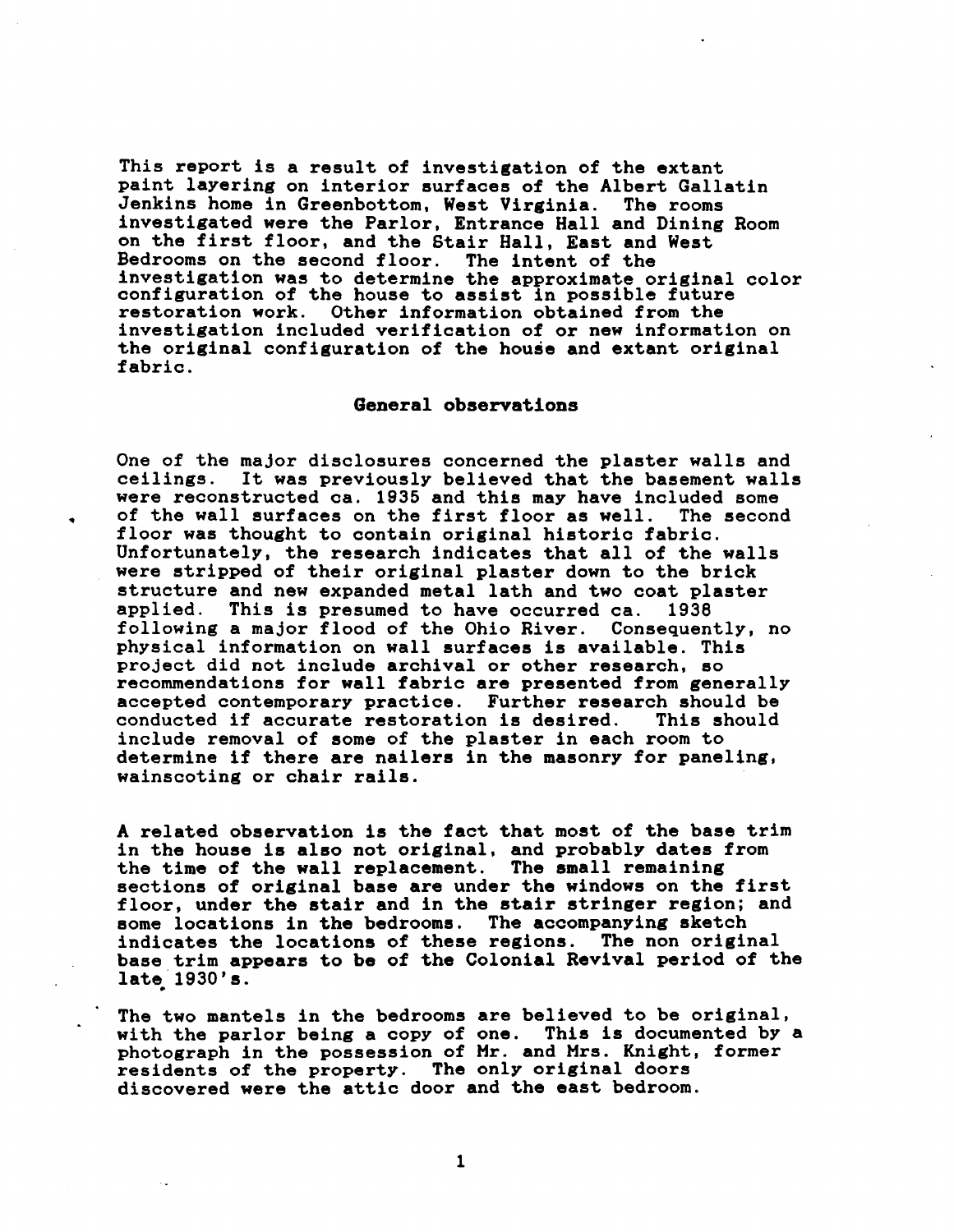This includes the entrance doors which appear to have been relocated from another site.

The floors of the house appear to be original though they have all been sanded and refinished.

#### Paint Observations

#### FIRST FLOOR

Entrance Hall

Base: The original base trim was painted a black gloss finish. This includes the plinth bases of the door trim and the bases under the sidelights.

Door trim: Yellowish Grey similar to Colonial Revival Ivory Sherwin Williams no. BM-73-17.

Doors: see recommendations for bedrooms.

Sidelight paneled trim: rails and stiles, Deep Reddish Orange; panels, same as door trim.

Sash in transom and sidelights: Yellowish Grey similar to Benjamin Moore no. HC172

Stair stringer and trim: Same as door trim. Note that the scroll brackets under each tread are not original to the stair. They are later additions, probably from the ca 1938 remodeling. Indications of previous brackets can be seen under close investigation.

Stair treads and baluster: oiled wood. Boiled linseed oil was probably used for this purpose. This may also indicate that the original floors were likewise finished.

Comments: There is a layer of Moderate Orange Yellow color immediately following the trim color on all locations where this occurs. It is believed that this is a light oak base color for graining. This may correspond to an early renovation in the Victorian Period ca. 1860-1870. There is also some concern about evidence on the sidelight of the rear entrance door in the basement stair enclosure. This was all the same color as the base trim. This would indicate that this space was always enclosed, though the door to the basement and the trim etc is not original fabric.

## Parlor

 $\sim 100$ 

Base: the original base trim was painted a black gloss finish. This includes the plinth bases of the door trim and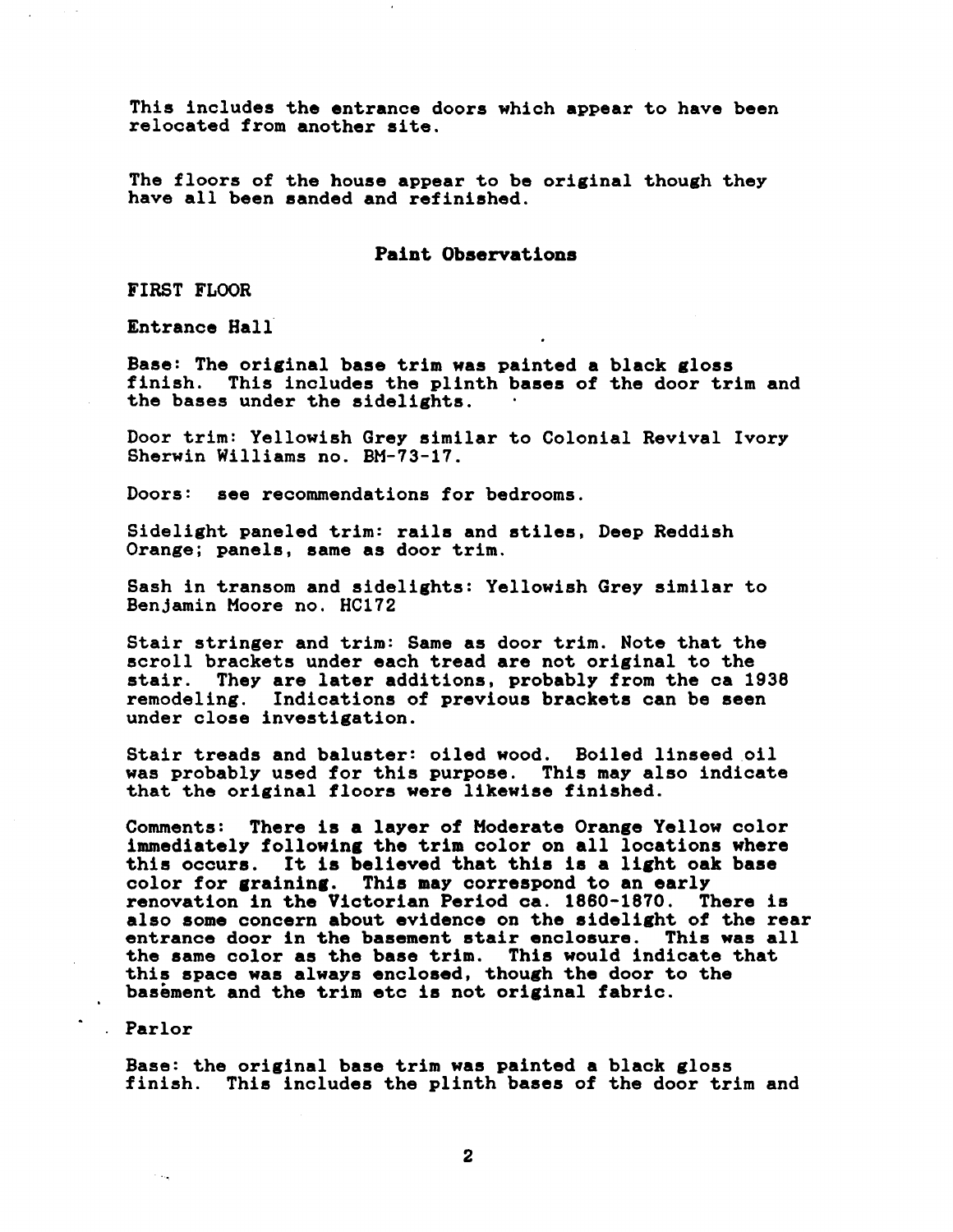the bases under the windows.

Door trim: Yellowish Grey similar to Colonial Revival Ivory Sherwin Williams no. BM-73-17.

Doors: see recommendation for bedrooms.

Windows: paneled trim: rails and stiles, Deep Reddish Orange; panels, same as door trim; backband and other trim includina stool, same as door trim.

Sash: there is no original sash remaining. Colors are presumed to be similar to the entrance hall sash in transom and sidelights, Yellowish Grey similar to Benjamin Moore no. HC172

Mantel: see bedroom recommendations.

Dining Room

Base: the original base trim was painted a black gloss

Door trim: Yellowish Grey similar to Colonial Revival Ivory Sherwin Williams no. BM-73-17.

Doors: see recommendation for bedrooms.

Windows: paneled trim: rails and stiles, Deep Reddish Orange; panels, same as door trim; backband and other trim including stool, same as door trim.

Sash: there is no original sash remaining. Colors are presumed to be similar to the entrance hall sash in transom and sidelights, Yellowish Grey similar to Benjamin Moore no. HC172

Mantel: This is not original to the house. It is a ca. 1870 cast iron mantel painted.

Comments: There is a layer of Moderate Orange Yellow color immediately following the trim color on all locations where this occurs. It is believed that this is a light oak base color for graining. This may correspond to an early renovation in the Victorian Period ca. 1860-1870.

## SECOND FLOOR

Bali

Base: the original base trim was painted a black gloss

Door trim: Yellowish Grey similar to Colonial Revival Ivory Sherwin Williams no. BM-73-17.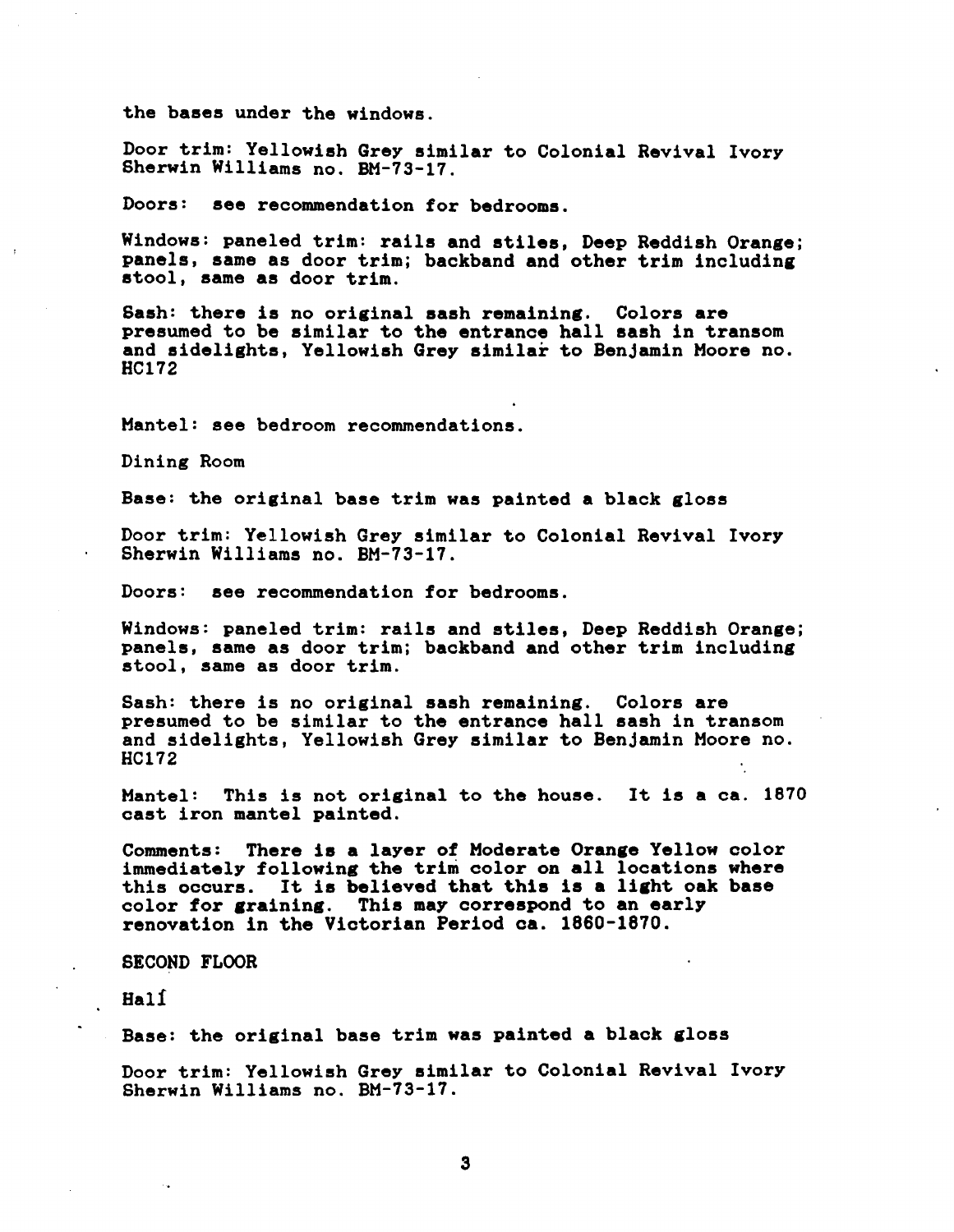Doors: see recommendation for bedrooms.

Windows: paneled trim: rails and stiles, Deep Reddish Orange; panels, same as door trim; backhand and other trim including stool, same as door trim.

Sash: there is no original sash remaining. Colors are presumed to be similar to the entrance hall sash in transom and sidelights, Yellowish Grey similar to Benjamin Moore no. HC172

Attic door: Light Neutral Grey similar to Benjamin Moore color no. HC171.

West Bedroom

Base: the original base trim was painted a black gloss

Door trim: Yellowish Grey similar to Colonial Revival Ivory Sherwin Williams no. BM-73-17.

Doors: This door is original to the house. It contains two layers of grain painting covered by numerous paints. The original graining appears to have been mahogany stiles and rails with light oak panels. The base coat for this is Moderate Orange Yellow similar to Benjamin Moore no. HC 52 or HC 54 and the glaze coat a Deep Reddish Orange similar to Dutch Standard no. 62 DC 10. The second layer of graining appears to only have been done on the stiles and rails and consists of a base coat of Pale Orange Yellow similar to the first and a glaze coat of Dark to Moderate Orange Yellow similar to Benjamin Moore no. HC 52.

Windows: paneled trim: rails and stiles, Deep Reddish Orange; panels, same as door trim; backhand and other trim including stool, same as door trim.

Sash: there is no original sash remaining. Colors are presumed to be similar to the entrance hall sash in transom and sidelights, Yellowish Grey similar to Benjamin Moore no. HC172

Mantel: This is the original mantel used as a model for the one in the Parlor. It was originally painted gloss black.

East. Bedroom

Base: the original base trim was painted a green/black gloss

Door trim: Yellowish Grey similar to Colonial Revival Ivory Sherwin Williams no. BM-73-17.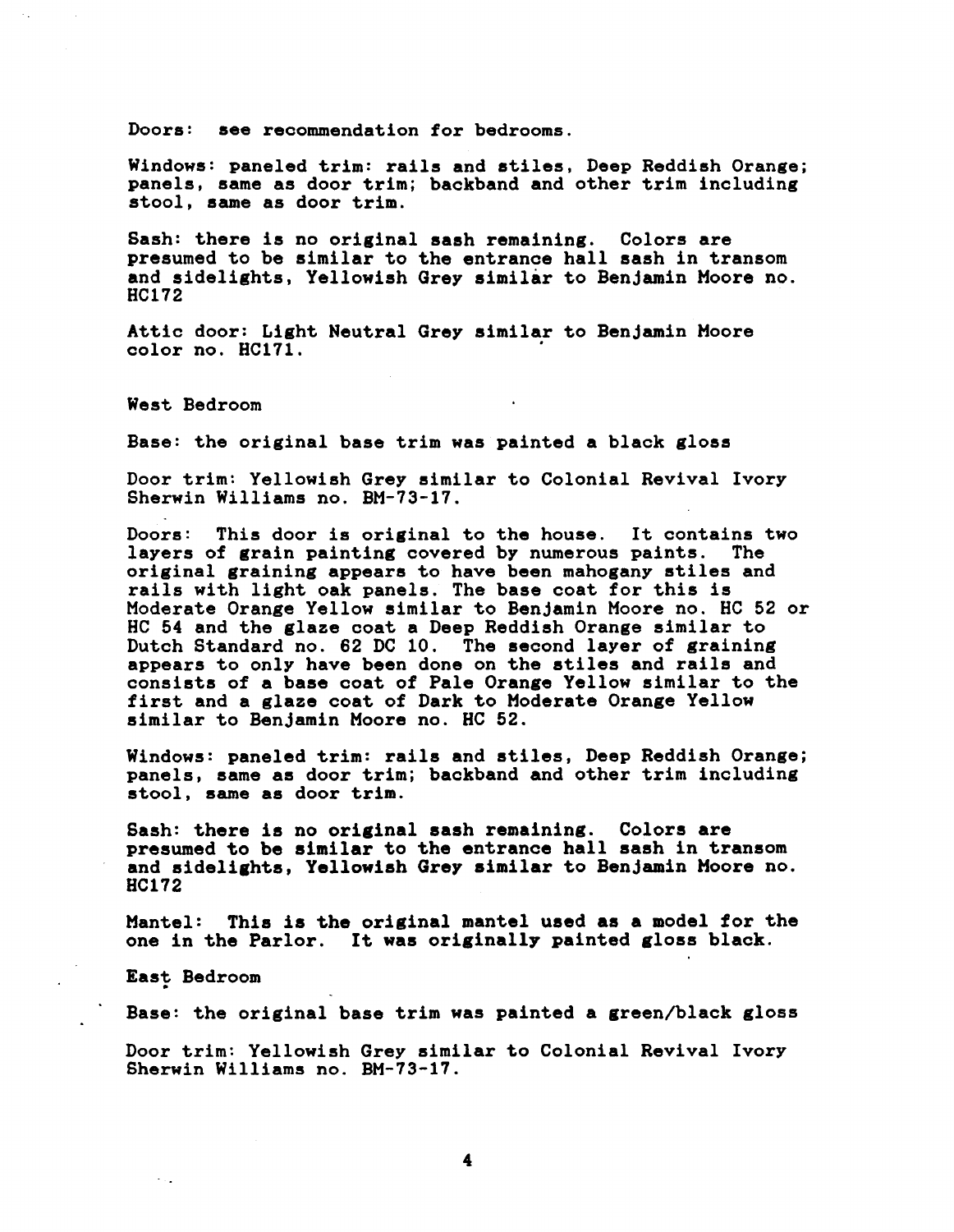Doors: see recommendation for bedrooms.

Windows: paneled trim: rails and stiles, Deep Reddish Orange; panels, same as door trim; backband and other trim including stool, same as door trim.

Sash: there is no original sash remaining. Colors are presumed to be similar to the entrance hall sash in transom and sidelights, Yellowish Grey similar to Benjamin Moore no. HC172

Mantel: This is also original to the house. It was originally painted a Moderate Reddish Brown.

# COLOR CHART

The colors listed below are what was uncovered as the first finish in each sample. The presentations follow the order of: location of sample; current designation name; National Bureau of Standards Name; US Standard Color Code number; approximate Munsell Color number; approximate current (1989) manufacturers color match.

Base trim on all rooms; Green/Black; na; B90 CS0-70 Y00-10; 5PB4/2; Dutch Std. 61DC24

Window trim paneling and sidelight paneling; Red; Deep Reddish Orange; B40 YS0-80 H99; 7.5R 4/12

Sash; Off white/ivory; Yellowish Grey; B30 Y10 M00-10; 10Y7.5/1; Benjamin Moore HC172.

Attic door; Off white/grey; Light Neutral Grey; B30 Y00 C00; N8.0; Benjamin Moore HC 171.

Trim; Off white/grey; Light Neutral Grey; Y20 M10 C10-30; Sherwin Williams Colonial Revival Ivory BM 73 17

Mantels; Black; Black; B99 ClO YOO

Bedroom mantel; Red; Moderate Reddish Brown; B60 Y50 M99; 7.5R 3/6

Bedroom door base coat graining on stiles and rails; Brown; Moderate Orange Yellow; Y40 M30 C00-10; 7.5YR 7/6; Benjamin Moore HC52-54

Bedroom door glaze coat of graining on stiles and rails; Brown; Deep Reddish Orange; B40 Y80 M90; 7.5R 4/12; Dutch . Std. 62DC10.

Bedroom door, panels first layer of graining and stiles and rails for second layer of graining, base; Light brown; Pale

5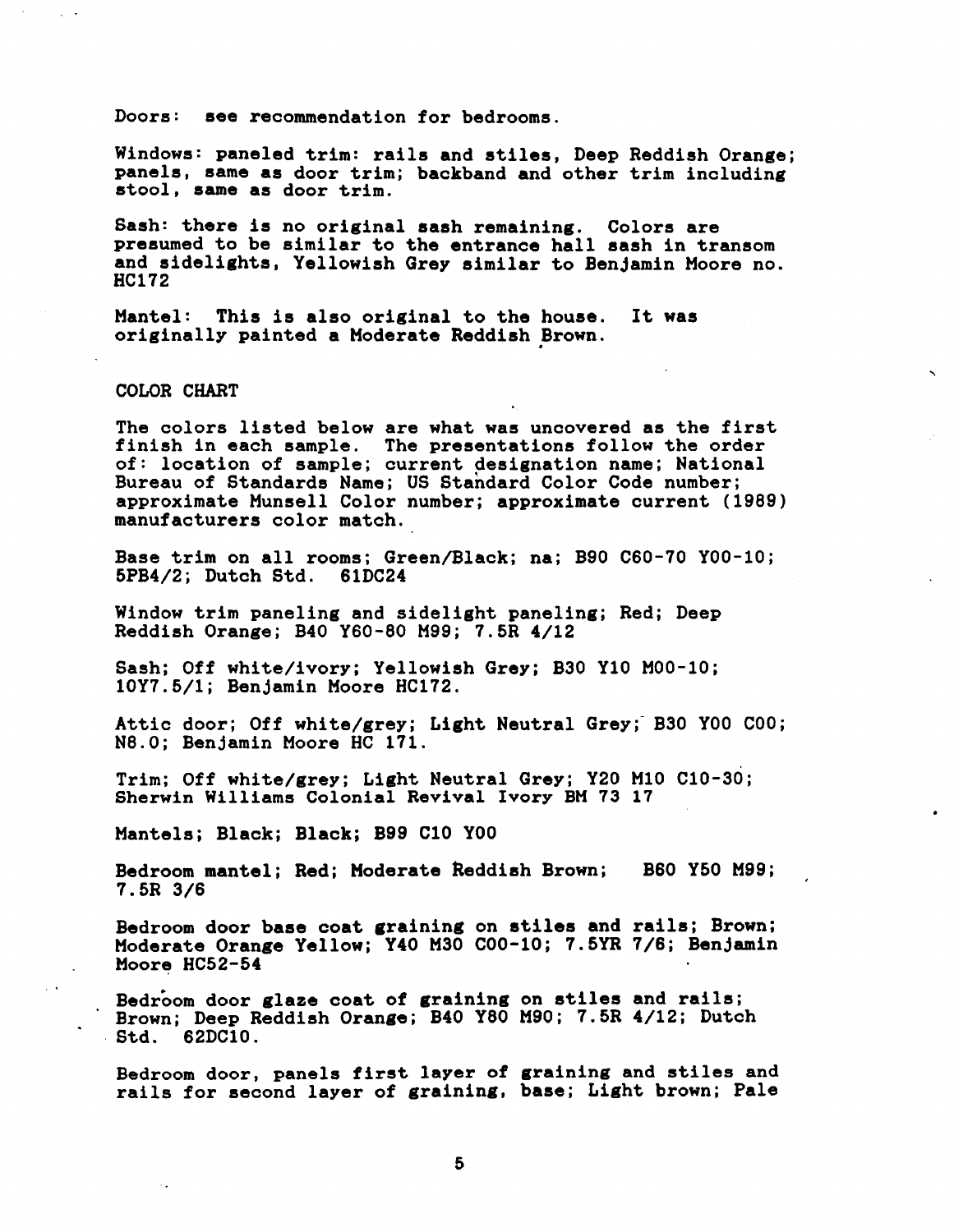## Orange Yellow; Y30 H20 COO; 9YR 7.5/4

Bedroom door, panels first layer of graining and stiles and rails for second layer of graining, glaze coat; Light Brown; Dark to Moderate Orange Yellow; Y60 M50 C10; 7.5YR 7/6; Benjamin Moore HC52

## Additional Recommendations

Walls

As was discussed in the introduction,'the plaster walls are not original to the house. No evidence was found as to the original finish. The following suggestions are based on commonly accepted practises of the·construction period of the house and comparison with the known colors etc.

Entrance and Stair Hall. The walls should be sober or cool colors such as grey or a stone color. The ceiling should be a lighter shade of the wall color.

Parlor. The walls should be a light color such as pale pink or green. A rose color red or pink would go with the red rails and stiles in the window trim. The ceiling again should be a color similar but lighter.

Dining room. These colors can be similar to the parlor but in more rich tones and stronger or bolder.

Bedrooms. Light airy colors are appropriate for these rooms. The west room can be a medium green and the east a light green or buff color.

There is also the possibility that the walls were papered rather than painted. This may not be the case as there aren't other indications of decorative treatments such as marbelizing or granitizing on the woodwork.

### Ron original colora.

As indicated in the report there were numerous colors exposed from a number of paintings of the house through the years. The following is a brief outline.

Parlor. The walls which are presumed to date ca. 1938 have a rose color as the first color followed by red and white. There is also some indications of a wallpaper. Trim shows a white followed by beige and green.

Entrance Hall. The walls have a rose as the first color followed by red green and white. The trim has a light oak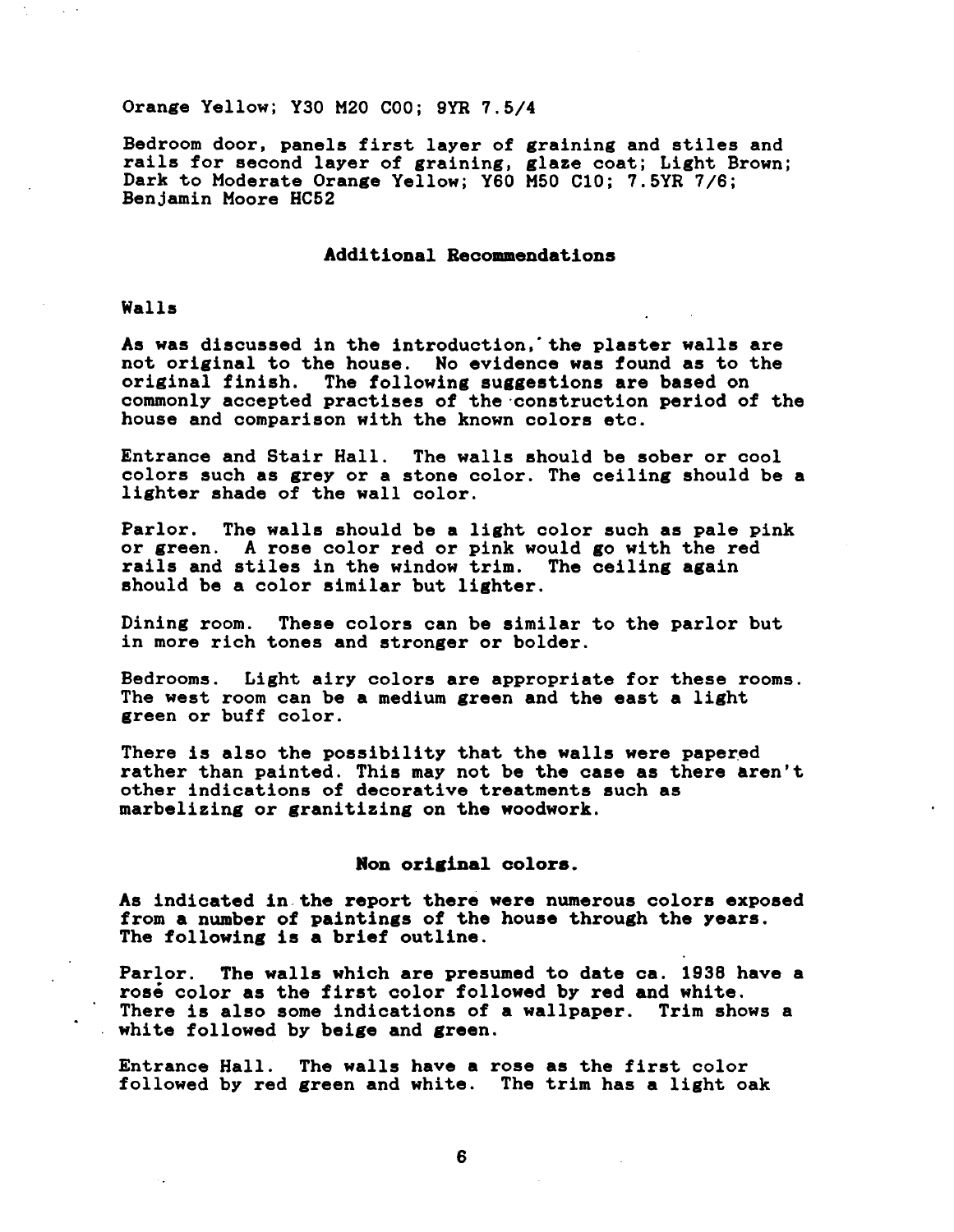graining followed by beige white and green.

Dining Room. Walls were dark green, yellow, light green and white. Trim is the same as the Hall.

Stair Hall. Walls were brown then white. Trim was beige, white, green.

West Bedroom. Walls were pink, green, beige. Trim beige, white, green.

East Bedroom. Walls only have one coat of white paint. Trim is the same as the west bedroom.

'·

In general, the doors follow the same colors as the trim.

•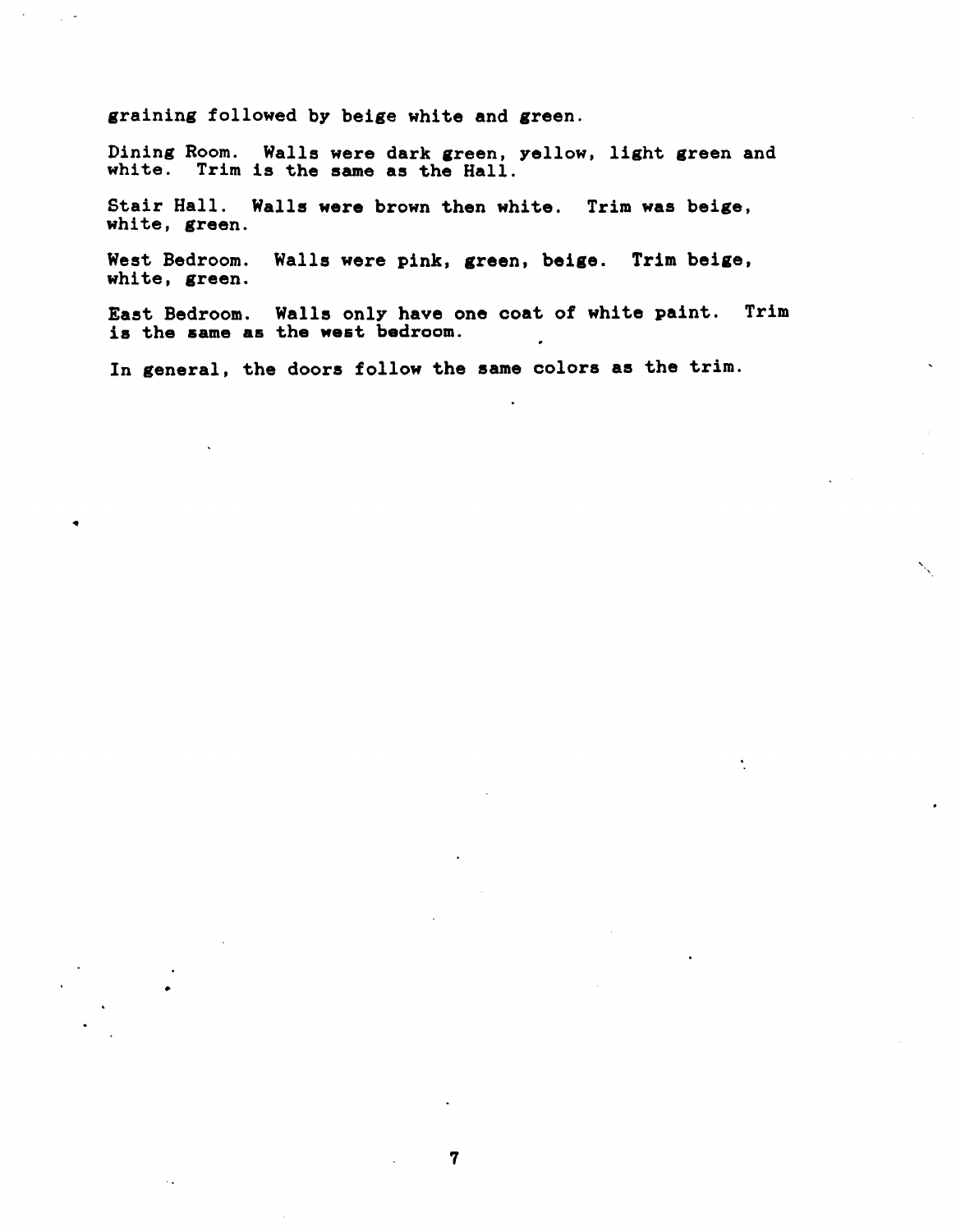